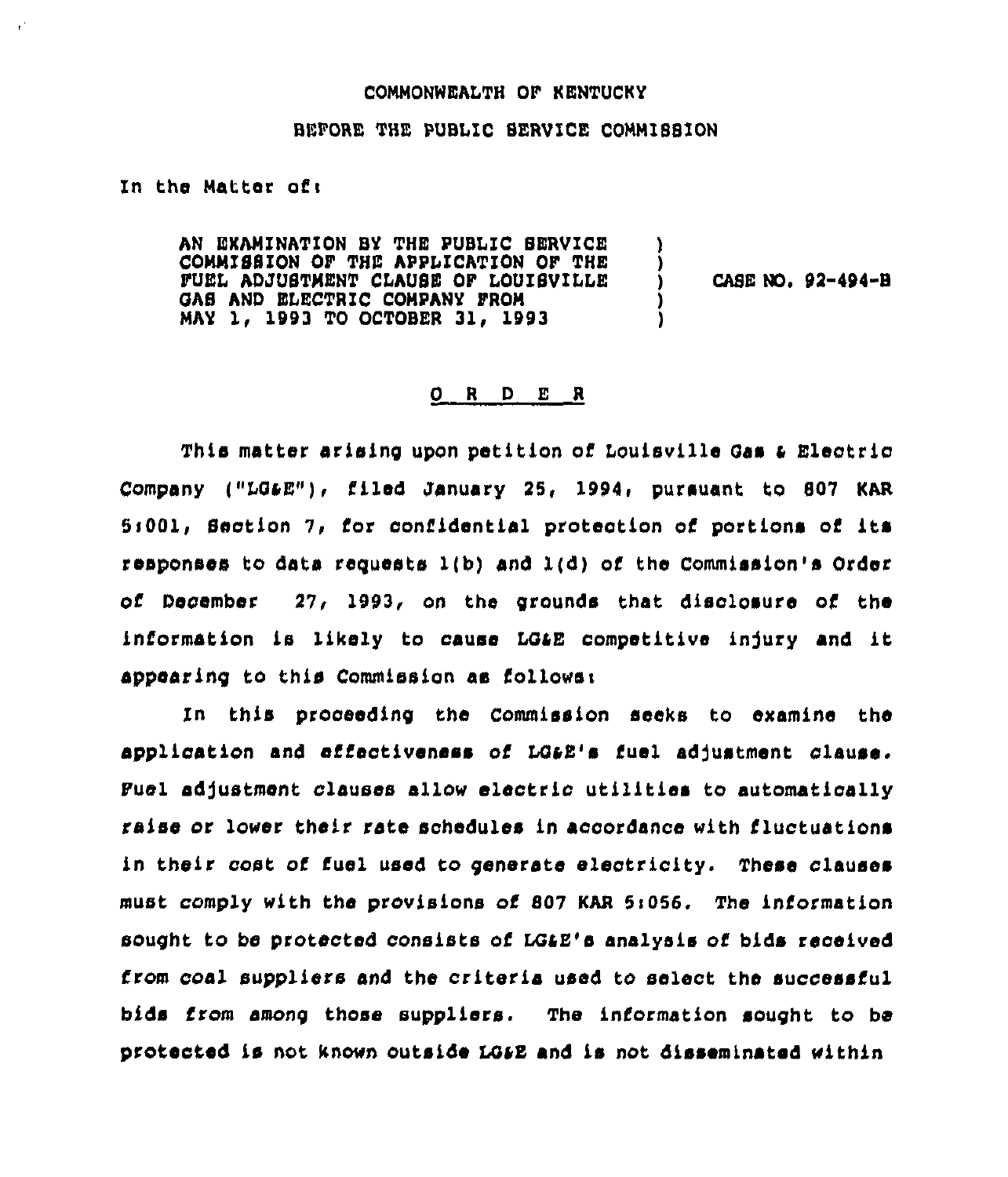LG&E except to those employees with a legitimate business need to know and act upon the information.

KRB 61.872(1) requires information filed with the Commission to be available for public inspection unless speciflca11y exempted by statute, Exemptions from this requirement are provided ln KRS 61.878(1). That seotlon of the statute exempts 11 categories of information. One category exempted in subparagraph (o) of that section is commercial information confidentially disclosed to the Commission. To qualify for that exemption, lt must be established that disclosure of the information is likely to cause substantial competitive harm to the party from whom the information «as obtained, To satisfy this test, the party claiming confidentiality must demonstrate actual competition and a likelihood of substantial competitive injury if the information is disclosed. Competitive injury occurs when disclosure of the information gives competitors an unfair business advantage,

1n lt» petition LOGE maintains that disclosure of the bid information from which current contracts are obtained vill impair its ability to obtain coal in the future at the most advantageous price possibles . LOGE argues that with this information coal suppliers wi11 adjust their bids to correspond with LQGE's past bidding history on terms and prices.

LQIE's argument ignores the dynamics of Che bidding process. Since LG&E purchases coal in a competitive market, it is more logical to assume that perspective suppliers knowing they face competition from each other will continue to offer their product at

 $-2-$